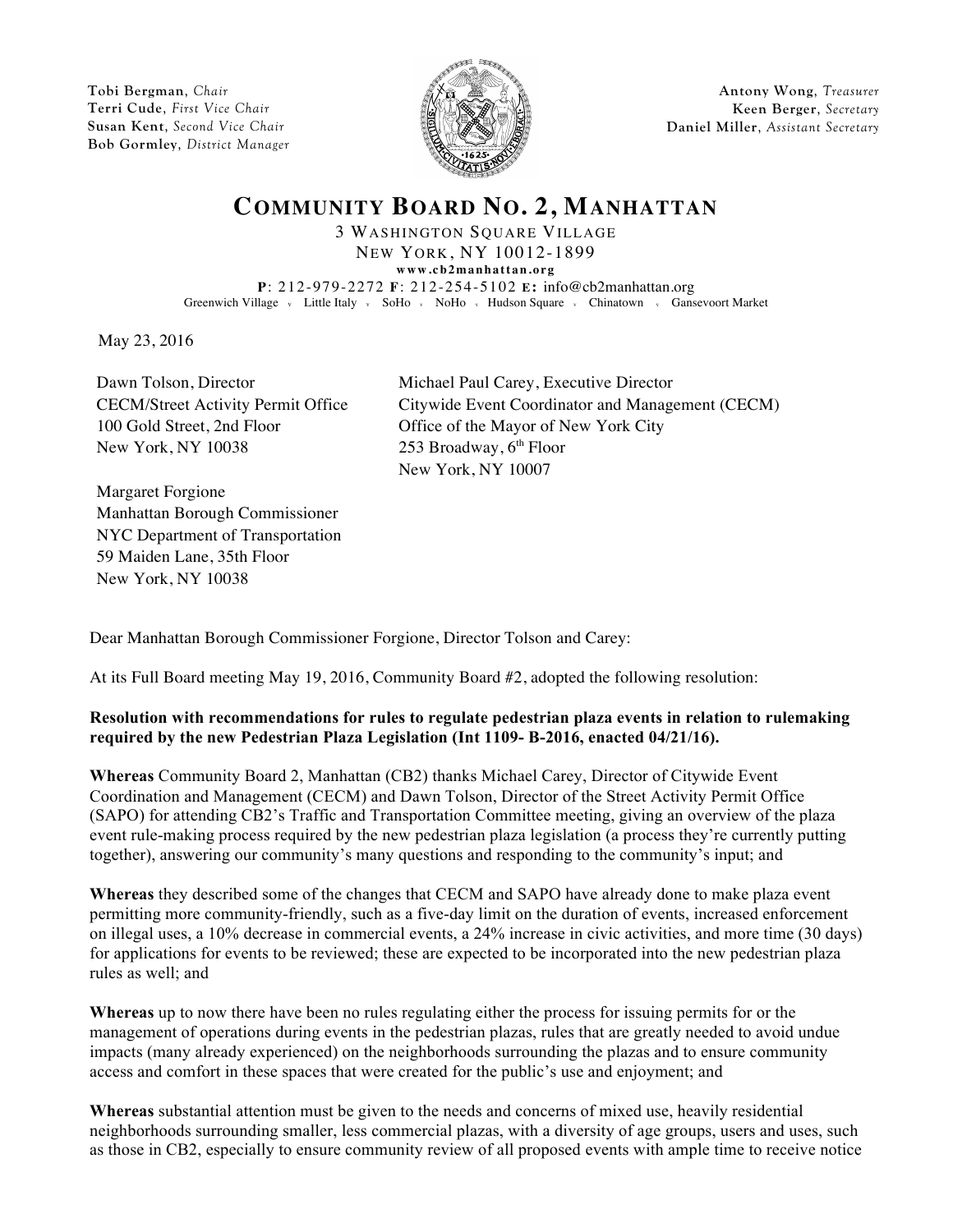of applications, conduct reviews, obtain community input and give or withhold community board approval, with a duration that will fit within the framework of community board schedules and calendars; and

**Whereas** at present, the sole way plaza partners can recoup their costs for managing, maintaining, programming and operating pedestrian plazas is through the operation of concessions, which don't necessarily cover costs sufficiently;

**Whereas** Mr. Carey and Ms. Tolson confirmed that CECM and SAPO are looking for and open to recommendations from the community as they prepare these rules, and CB2 welcomes this opportunity to give input on what requirements should be part of the rules;

**Therefore be it resolved** that CB2 urges that the following prerequisites be incorporated into the rules for conducting events in pedestrian plazas:

- Applications for all events (regardless of nature or size) should be reviewed by the community board (CB) representing the pedestrian plaza in question (as CBs similarly review applications for newsstands, street activities and sidewalk cafes for the local sidewalks and streets they affect). Relevant CBs should receive 60 days advance notice of such applications within which they must hold a public hearing (with the applicant presenting), gather community input and approve or reject the application.
- A cap should be put on the number of commercial (branded) events allowed each year in any one plaza, and preference should be given to civic, community-oriented events benefitting the immediate neighborhood (whose total should far outweigh the number of commercial events), such as farmers markets, local art exhibits and crafts-people's displays, arts and crafts activities, local small businesses participation, children's activities, and health fairs.
- The total number of events held per year should be restricted to a bare minimum, no more than five event days maximum in anyone month, to allow for the extensive public use and enjoyment originally intended in these plazas.
- An event should be held for no more than five consecutive days.
- CECM and SAPO should create a map and calendar, accessible online by the public, that displays all the events scheduled, and this calendar should be updated regularly 30 days before each event.
- Events should not be held back-to-back.
- Limitations should be placed on both the number of daylight and nighttime hours when events are allowed to take place, as well as on what times of day they should occur.
- A strict limit should be placed on the number of events with amplified sound that can be held annually allowing no more than three-to-four amplified music events per year and restricting them within a time period that begins no earlier than 12:00 pm and ends no later than 8:00 pm.
- Any event must be in harmony with the neighborhood surrounding the plaza, including its land use, character, population, environment, activities and general needs.
- Consideration needs to be given to the size and design of the plaza.
- Sufficient space must be assured for a specific event to allow for safe, comfortable, uncrowded circulation with adequate public access.
- 50% of the fees paid to the city for events should go back to the plaza partners (i.e. the organizations caring for the pedestrian plazas) and be dedicated to ongoing maintenance and security of the plazas.; and